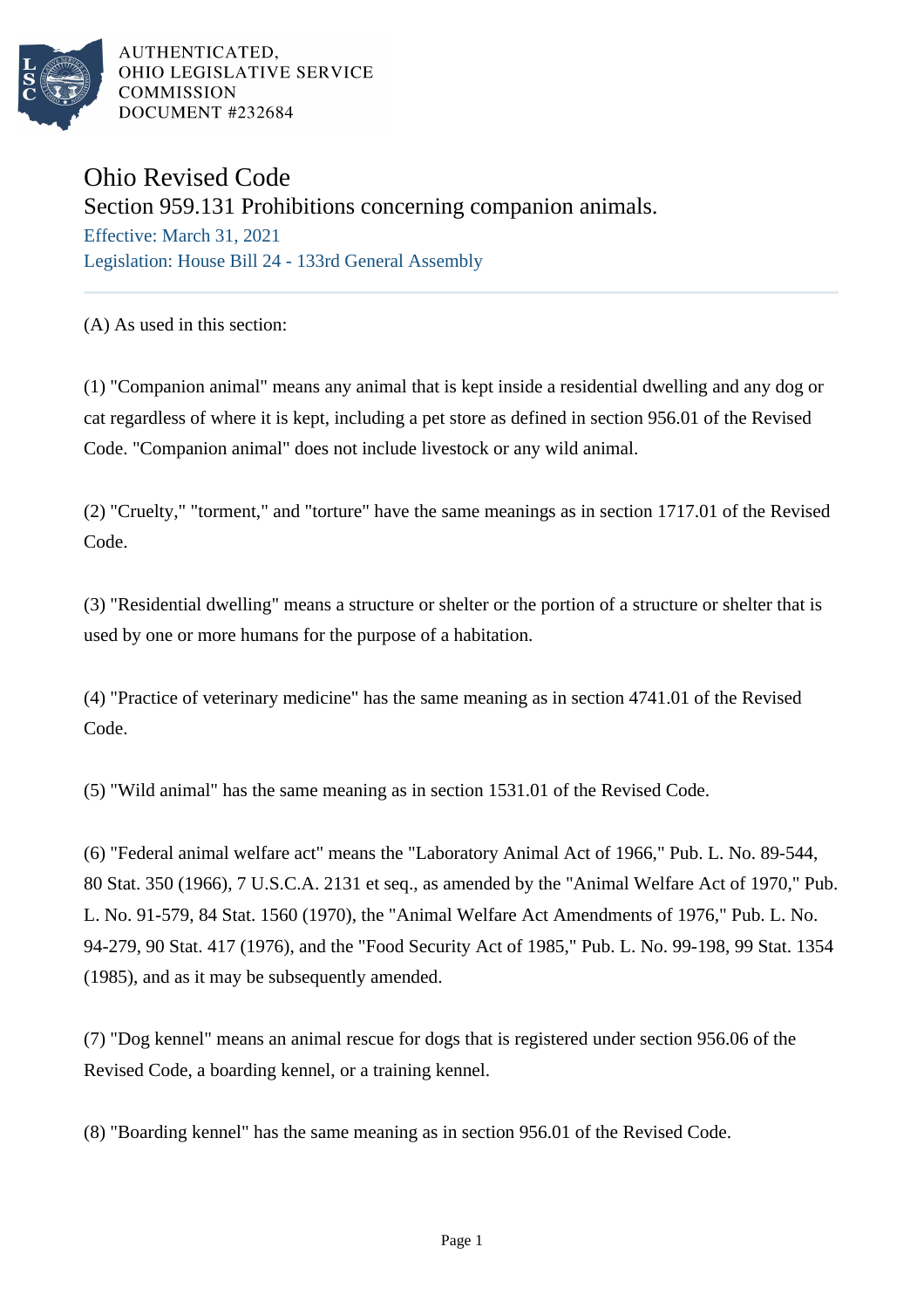

## AUTHENTICATED. OHIO LEGISLATIVE SERVICE **COMMISSION** DOCUMENT #232684

(9) "Training kennel" means an establishment operating for profit that keeps, houses, and maintains dogs for the purpose of training the dogs in return for a fee or other consideration.

(10) "Livestock" means horses, mules, and other equidae; cattle, sheep, goats, and other bovidae; swine and other suidae; poultry; alpacas; llamas; captive white-tailed deer; and any other animal that is raised or maintained domestically for food or fiber.

(11) "Captive white-tailed deer" has the same meaning as in section 1531.01 of the Revised Code.

(12) "Serious physical harm" means any of the following:

(a) Physical harm that carries an unnecessary or unjustifiable substantial risk of death;

(b) Physical harm that involves either partial or total permanent incapacity;

(c) Physical harm that involves acute pain of a duration that results in substantial suffering or that involves any degree of prolonged or intractable pain;

(d) Physical harm that results from a person who confines or who is the custodian or caretaker of a companion animal depriving the companion animal of good, wholesome food and water that proximately causes the death of the companion animal.

(B) No person shall knowingly torture, torment, needlessly mutilate or maim, cruelly beat, poison, needlessly kill, or commit an act of cruelty against a companion animal.

(C) No person shall knowingly cause serious physical harm to a companion animal.

(D) No person who confines or who is the custodian or caretaker of a companion animal shall negligently do any of the following:

(1) Torture, torment, or commit an act of cruelty against the companion animal;

(2) Deprive the companion animal of necessary sustenance or confine the companion animal without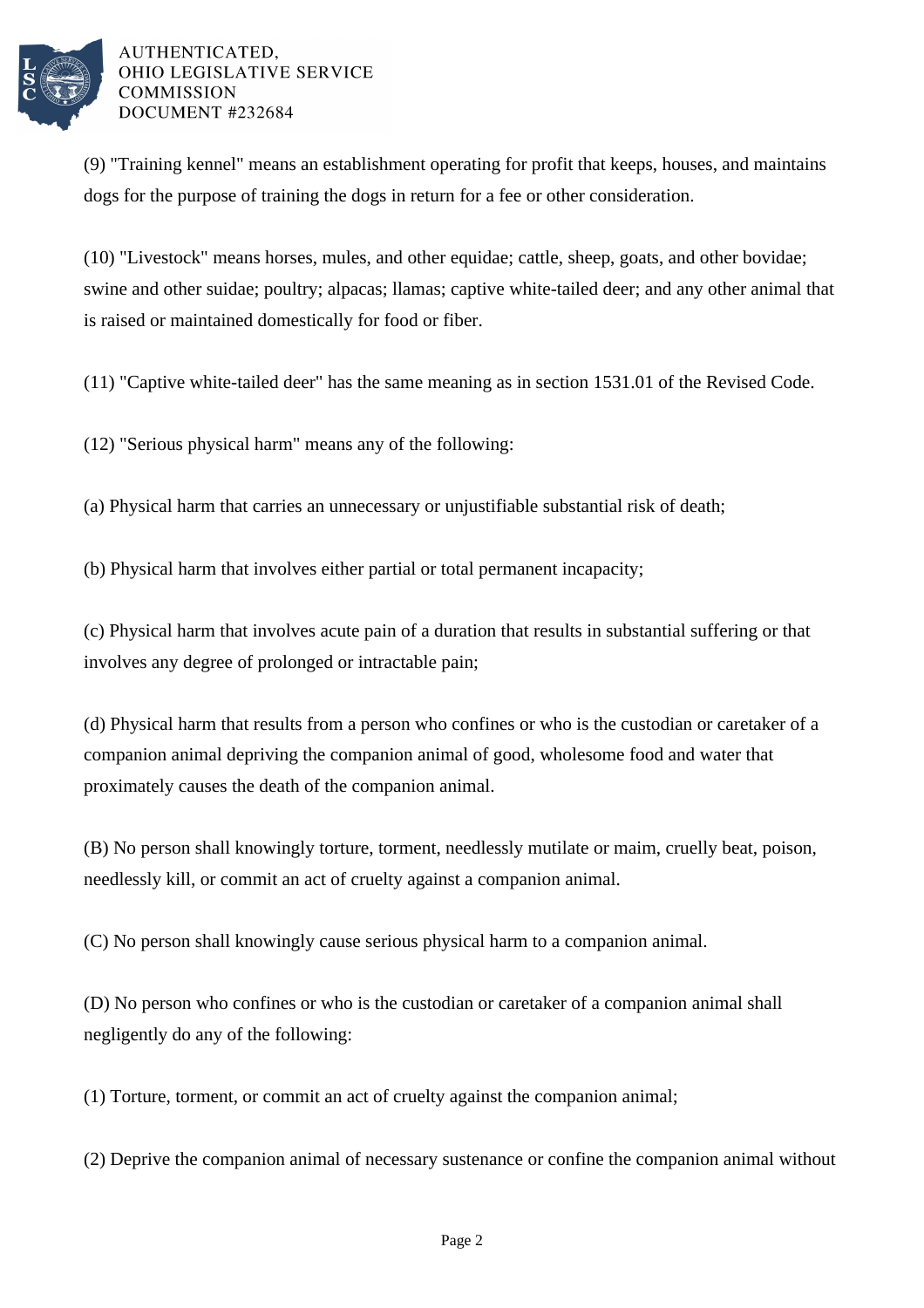

## AUTHENTICATED, OHIO LEGISLATIVE SERVICE **COMMISSION** DOCUMENT #232684

supplying it during the confinement with sufficient quantities of good, wholesome food and water if it can reasonably be expected that the companion animal would become sick or suffer in any other way as a result of or due to the deprivation or confinement;

(3) Impound or confine the companion animal without affording it, during the impoundment or confinement, with access to shelter from heat, cold, wind, rain, snow, or excessive direct sunlight if it can reasonably be expected that the companion animal would become sick or suffer in any other way as a result of or due to the lack of adequate shelter.

(E) No owner, manager, or employee of a dog kennel who confines or is the custodian or caretaker of a companion animal shall knowingly do any of the following:

(1) Torture, torment, needlessly mutilate or maim, cruelly beat, poison, needlessly kill, or commit an act of cruelty against the companion animal;

(2) Deprive the companion animal of necessary sustenance or confine the companion animal without supplying it during the confinement with sufficient quantities of good, wholesome food and water if it is reasonably expected that the companion animal would die or experience unnecessary or unjustifiable pain or suffering as a result of the deprivation or confinement;

(3) Impound or confine the companion animal without affording it, during the impoundment or confinement, with access to shelter from heat, cold, wind, rain, snow, or excessive direct sunlight if it is reasonably expected that the companion animal would die or experience unnecessary or unjustifiable pain or suffering as a result of or due to the lack of adequate shelter.

(F) No owner, manager, or employee of a dog kennel who confines or is the custodian or caretaker of a companion animal shall negligently do any of the following:

(1) Torture, torment, or commit an act of cruelty against the companion animal;

(2) Deprive the companion animal of necessary sustenance or confine the companion animal without supplying it during the confinement with sufficient quantities of good, wholesome food and water if it can reasonably be expected that the companion animal would become sick or suffer in any other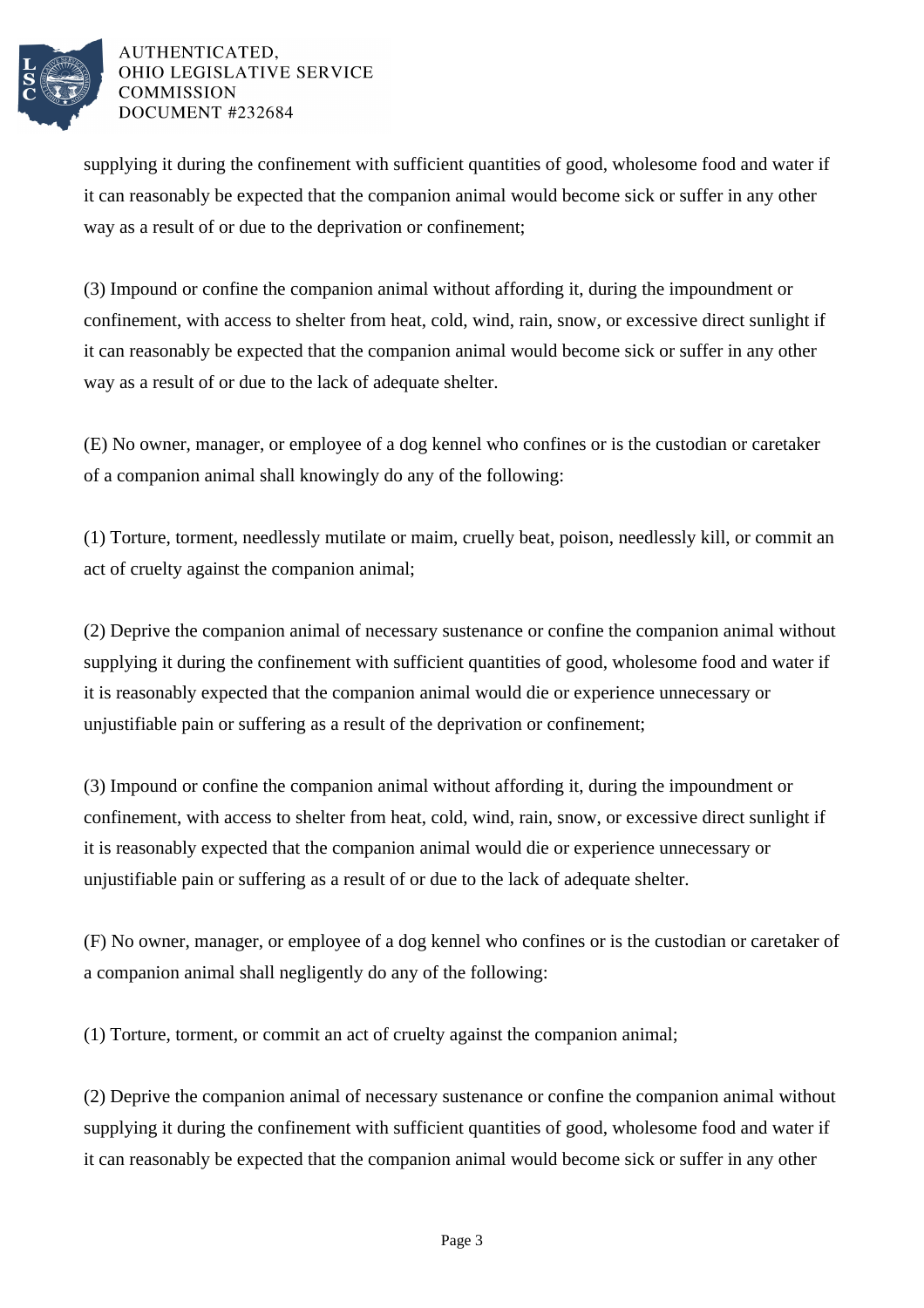

AUTHENTICATED, OHIO LEGISLATIVE SERVICE **COMMISSION** DOCUMENT #232684

way as a result of or due to the deprivation or confinement;

(3) Impound or confine the companion animal without affording it, during the impoundment or confinement, with access to shelter from heat, cold, wind, rain, snow, or excessive direct sunlight if it can reasonably be expected that the companion animal would become sick or suffer in any other way as a result of or due to the lack of adequate shelter.

(G) Divisions (B), (C), (D), (E), and (F) of this section do not apply to any of the following:

(1) A companion animal used in scientific research conducted by an institution in accordance with the federal animal welfare act and related regulations;

(2) The lawful practice of veterinary medicine by a person who has been issued a license, temporary permit, or registration certificate to do so under Chapter 4741. of the Revised Code;

(3) Dogs being used or intended for use for hunting or field trial purposes, provided that the dogs are being treated in accordance with usual and commonly accepted practices for the care of hunting dogs;

(4) The use of common training devices, if the companion animal is being treated in accordance with usual and commonly accepted practices for the training of animals;

(5) The administering of medicine to a companion animal that was properly prescribed by a person who has been issued a license, temporary permit, or registration certificate under Chapter 4741. of the Revised Code.

(H) Notwithstanding any section of the Revised Code that otherwise provides for the distribution of fine moneys, the clerk of court shall forward all fines the clerk collects that are so imposed for any violation of this section to the treasurer of the political subdivision or the state, whose county humane society or law enforcement agency is to be paid the fine money as determined under this division. The treasurer to whom the fines are forwarded shall pay the fine moneys to the county humane society or the county, township, municipal corporation, or state law enforcement agency in this state that primarily was responsible for or involved in the investigation and prosecution of the